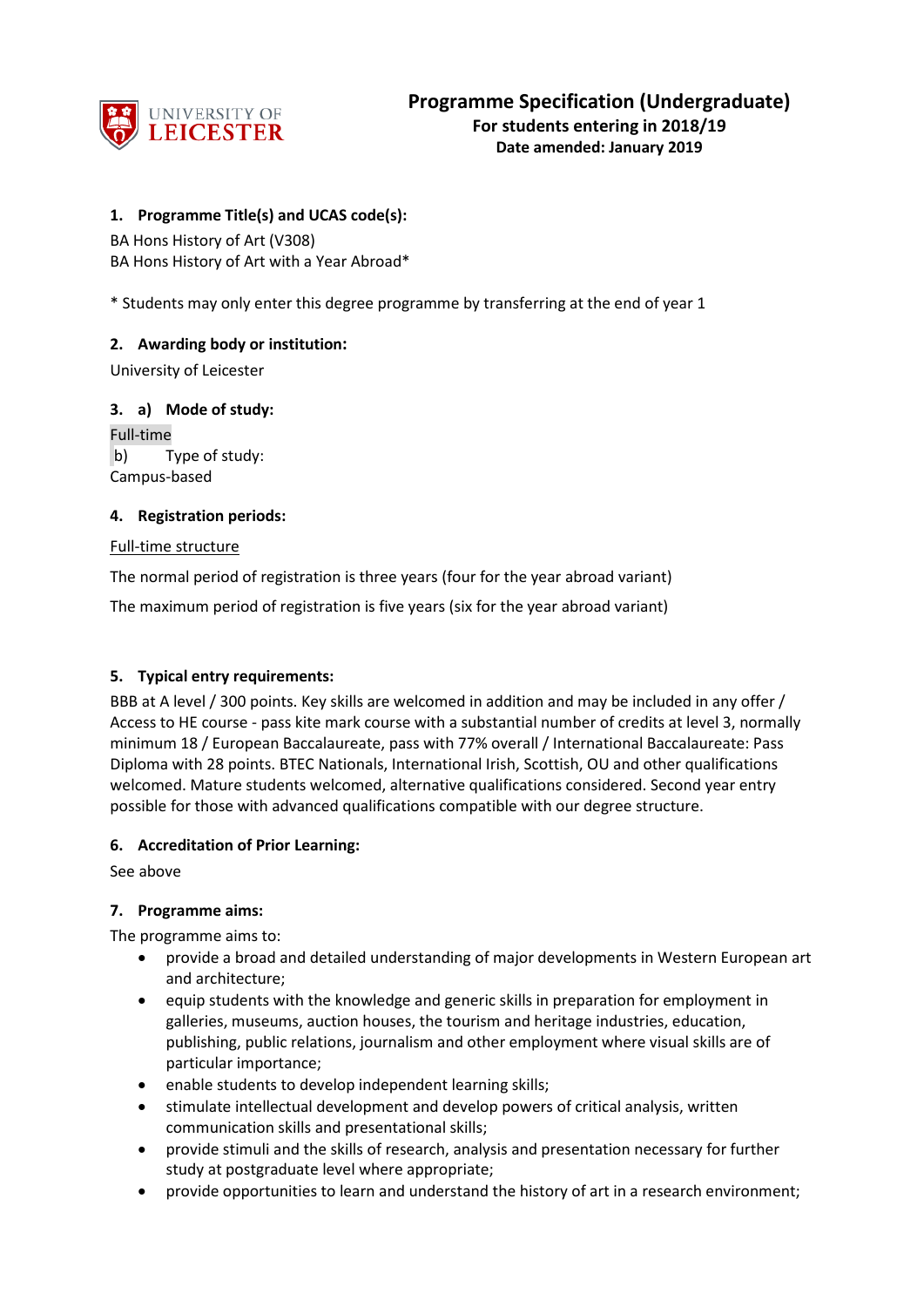- provide a guided study trip to Rome, Siena and Florence as part of the second year module, HA2205 Italian Art & Architecture 1400-1600;
- offer the possibility, after satisfactory completion of the first year, to transfer to History of Art (European Union), a 4 year degree course which entails a year's study at one of our sister departments (e.g. Berlin, Pisa, Montpellier, Amsterdam).

*For Year Abroad Students*

- to enable students to develop and broaden their learning experience in Film Studies by studying at a non-UK, European University;
- to enable students to develop their linguistic abilities, by attending lectures and classes and completing assessment in the native language of a non-UK, European University;
- to enable students to enrich their all-round educational and personal development by studying at a non-UK, European University

# **8. Reference points used to inform the programme specification:**

- QAA Benchmarking statement for History of Art
- [http://www.qaa.ac.uk/en/Publications/Documents/SBS-History-of-Art-Architecture](http://www.qaa.ac.uk/en/Publications/Documents/SBS-History-of-Art-Architecture-and-Design-17.pdf%20http:/www.qaa.ac.uk/Publications/InformationAndGuidance/Documents/HAAD08.pdf)[and-Design-17.pdf](http://www.qaa.ac.uk/en/Publications/Documents/SBS-History-of-Art-Architecture-and-Design-17.pdf%20http:/www.qaa.ac.uk/Publications/InformationAndGuidance/Documents/HAAD08.pdf) [http://www.qaa.ac.uk/Publications/InformationAndGuidance/Documents/HAAD08.pd](http://www.qaa.ac.uk/en/Publications/Documents/SBS-History-of-Art-Architecture-and-Design-17.pdf%20http:/www.qaa.ac.uk/Publications/InformationAndGuidance/Documents/HAAD08.pdf) [f](http://www.qaa.ac.uk/en/Publications/Documents/SBS-History-of-Art-Architecture-and-Design-17.pdf%20http:/www.qaa.ac.uk/Publications/InformationAndGuidance/Documents/HAAD08.pdf)
- QAA Framework for Higher Education Qualifications
- [University of Leicester Learning Strategy](http://www2.le.ac.uk/offices/sas2/quality/learnteach)
- University of Leicester Periodic Review Report
- First Destination Survey
- Graduate Survey
- External Examiners' Reports
- Annual Development Review

# **9. Programme Outcomes:**

| <b>Intended Learning</b><br><b>Outcomes</b>                                                                      | <b>Teaching and Learning</b><br><b>Methods</b>                                                                       | <b>How Demonstrated?</b>                                                                                                                  |  |
|------------------------------------------------------------------------------------------------------------------|----------------------------------------------------------------------------------------------------------------------|-------------------------------------------------------------------------------------------------------------------------------------------|--|
| (a) Discipline specific knowledge and competencies                                                               |                                                                                                                      |                                                                                                                                           |  |
|                                                                                                                  | (i) Mastery of an appropriate body of knowledge                                                                      |                                                                                                                                           |  |
| Demonstrate mastery of an<br>appropriate body of art-<br>historical knowledge.                                   | Lectures, tutorials, seminars,<br>directed<br>reading, independent research,<br>gallery and museum visits, resource- | Essays, essay-based examinations,<br>examinations, long essays,<br>dissertations, seminar presentations,<br>contributions to discussions. |  |
|                                                                                                                  | based learning<br>(ii) Understanding and application of key concepts and techniques                                  |                                                                                                                                           |  |
|                                                                                                                  |                                                                                                                      |                                                                                                                                           |  |
| Demonstrate a broad<br>understanding of                                                                          | Lectures, tutorials, seminars,<br>directed reading, independent                                                      |                                                                                                                                           |  |
| transformations in media, style<br>and subject matter in Western<br>European Art.                                | research and study trips.<br>Lectures, tutorials, seminars,                                                          | Essays, essay-based examinations,<br>examinations, seminar<br>presentations, long essays,<br>dissertations, contributions to              |  |
| Demonstrate a variety of<br>approaches to understanding,<br>constructing and interpreting<br>the history of art. | independent research and study<br>trips                                                                              | discussions.                                                                                                                              |  |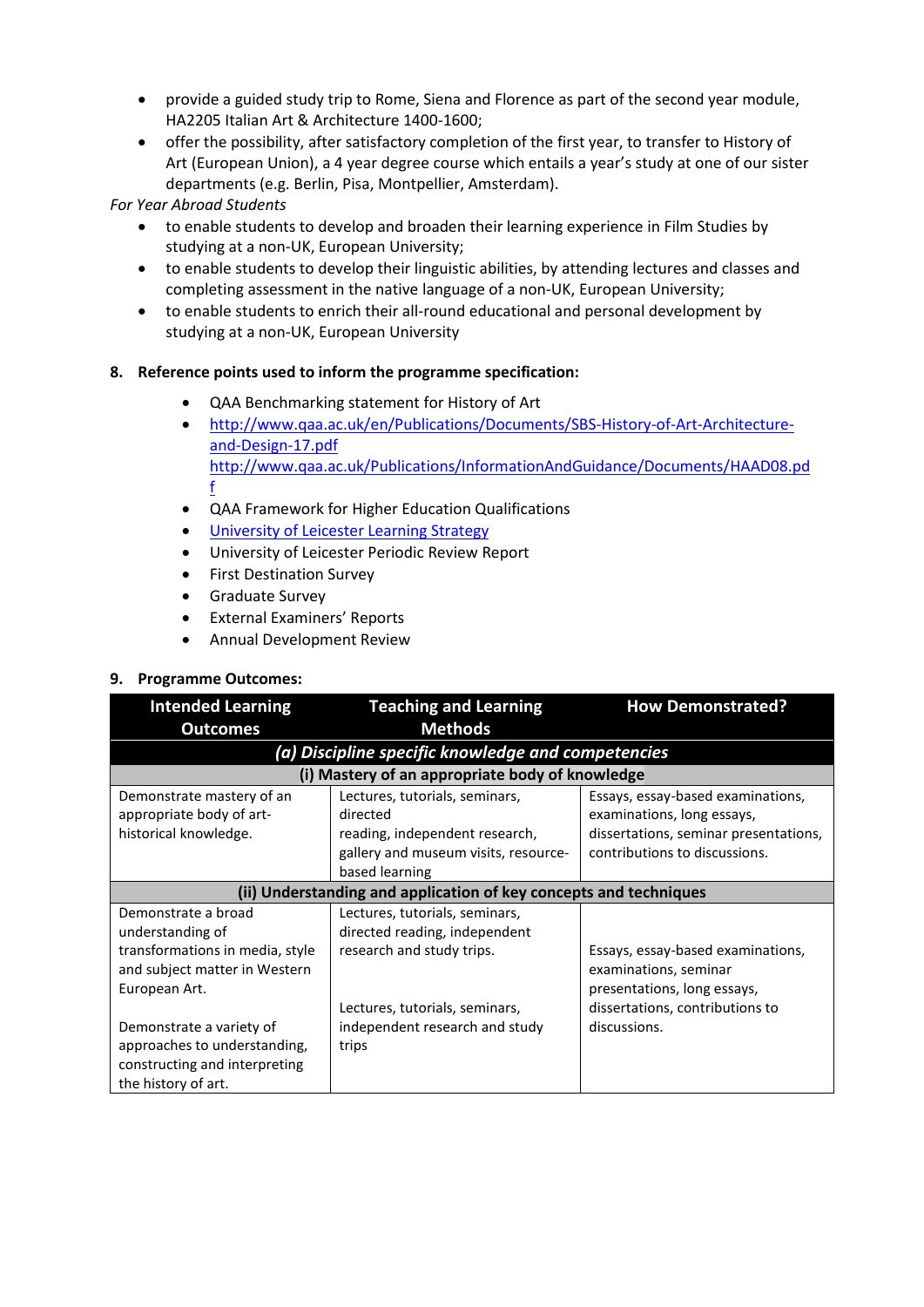| <b>Intended Learning</b>                                             | <b>Teaching and Learning</b>                                | <b>How Demonstrated?</b>                         |  |
|----------------------------------------------------------------------|-------------------------------------------------------------|--------------------------------------------------|--|
| <b>Outcomes</b>                                                      | <b>Methods</b>                                              |                                                  |  |
|                                                                      | (iii) Critical analysis of key issues                       |                                                  |  |
| Knowledge of classification                                          | Lectures, tutorials, seminars,                              | Essays,,                                         |  |
| systems appropriate to the                                           | directed reading, independent                               | examinations, seminar                            |  |
| discipline.                                                          | research, gallery and museum study                          | presentations, long essays,                      |  |
|                                                                      | visits.                                                     | dissertations, contributions to                  |  |
| Analyse art-historical processes                                     | Tutorials, seminars, directed                               | discussions.                                     |  |
| through the assessment of                                            | reading, independent research,                              |                                                  |  |
| continuity and change over                                           | gallery and museum study visits.                            |                                                  |  |
| extended time spans.                                                 |                                                             |                                                  |  |
|                                                                      |                                                             |                                                  |  |
| Reflect critically on the nature                                     | Tutorials, seminars, directed                               |                                                  |  |
| of art history as a discipline.                                      | reading, independent research,                              |                                                  |  |
|                                                                      | gallery and museum study visits.                            |                                                  |  |
|                                                                      | (iv) Clear and concise presentation of material             |                                                  |  |
| Present art-historical themes,                                       | Tutorials, seminars, directed                               | Essays, seminar presentations,                   |  |
| issues and arguments in a                                            | reading, independent research,                              | contributions to discussions.                    |  |
| variety of written and oral<br>formats.                              | gallery and museum study visits.                            |                                                  |  |
|                                                                      | (v) Critical appraisal of evidence with appropriate insight |                                                  |  |
| Develop and sustain art-                                             | Tutorials, seminars, directed                               |                                                  |  |
| historical arguments,                                                | reading, independent research,                              | Essays,,                                         |  |
| formulating appropriate                                              | gallery and museum study visits.                            | examinations, seminar                            |  |
| questions and utilising                                              |                                                             | presentations, long essays,                      |  |
| evidence.                                                            | Tutorials, seminars, directed                               | dissertations, contributions to                  |  |
|                                                                      | reading, independent research,                              | discussions.                                     |  |
| Read, analyse and reflect                                            | gallery and museum study visits.                            |                                                  |  |
| critically and contextually upon                                     |                                                             |                                                  |  |
| art-historical texts and other                                       |                                                             |                                                  |  |
| source materials.                                                    |                                                             |                                                  |  |
|                                                                      | (vi) Other discipline specific competencies                 |                                                  |  |
| Design, research and present a<br>sustained and independently        | Research methodologies classes,<br>independent research.    | Independent research projects,<br>dissertations. |  |
| conceived piece of art-historical                                    |                                                             |                                                  |  |
| writing.                                                             |                                                             |                                                  |  |
|                                                                      |                                                             | Essays,,                                         |  |
| Ability to interpret visual                                          | Tutorials, seminars, directed                               | examinations, seminar                            |  |
| imagery in its appropriate socio-                                    | reading, independent research,                              | presentations, long essays,                      |  |
| political and cultural context.                                      | gallery and museum study visits.                            | dissertations, contributions to                  |  |
|                                                                      |                                                             | discussions.                                     |  |
|                                                                      | (b) Transferable skills                                     |                                                  |  |
| (i) Oral communication                                               |                                                             |                                                  |  |
| Demonstrate clarity, fluency                                         | Seminars, tutorials and group                               | Seminar presentations, contributions             |  |
| and coherence in all expression                                      | discussions.                                                | to discussions.                                  |  |
| of art historical issues.                                            |                                                             |                                                  |  |
|                                                                      |                                                             |                                                  |  |
| Participate effectively as an art<br>historian in group discussions. |                                                             |                                                  |  |
| Explain, interrogate and                                             |                                                             |                                                  |  |
| critically evaluate visual                                           |                                                             |                                                  |  |
| material in a presentation                                           |                                                             |                                                  |  |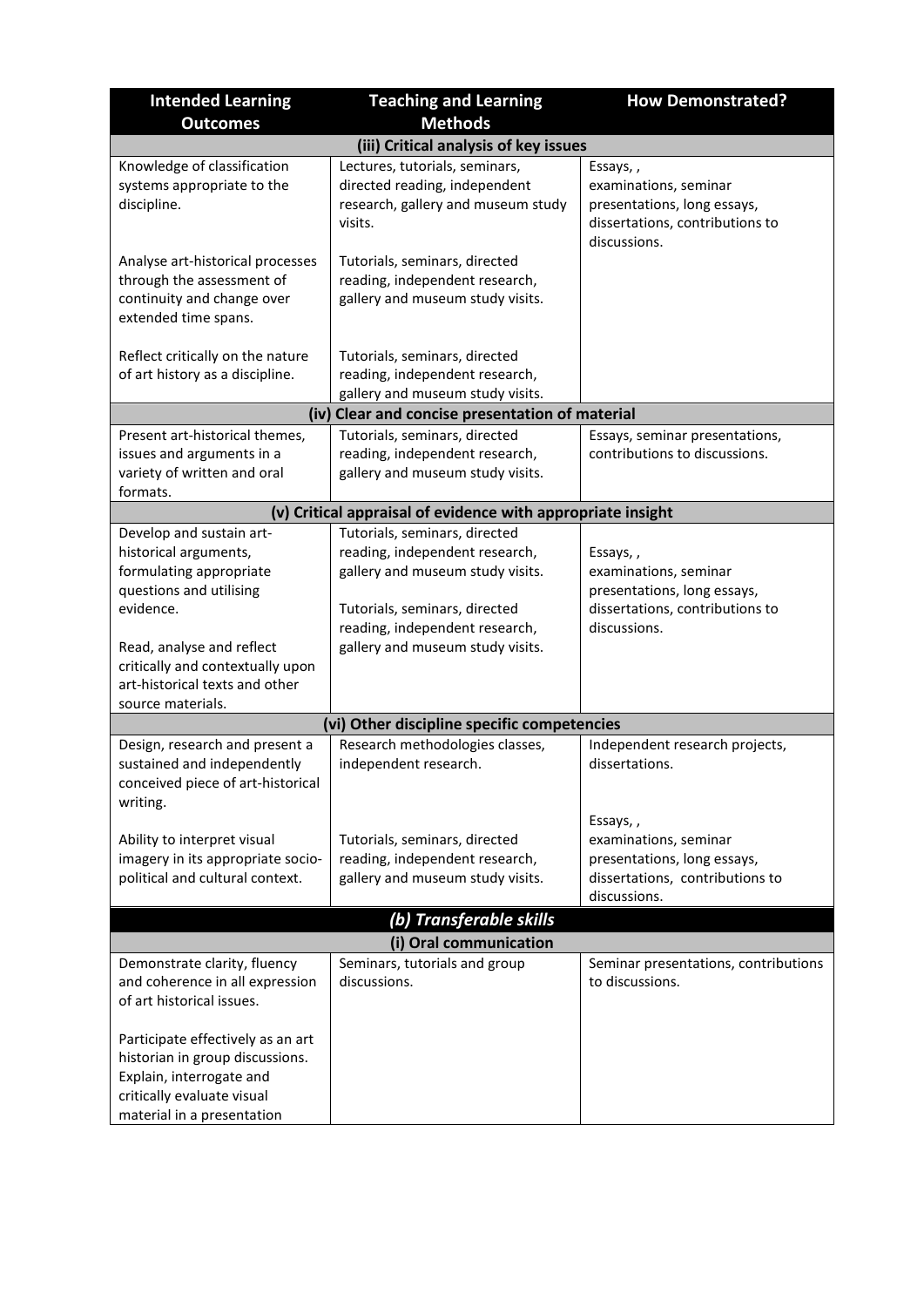| <b>Intended Learning</b>                                          | <b>Teaching and Learning</b>                       | <b>How Demonstrated?</b>                                |
|-------------------------------------------------------------------|----------------------------------------------------|---------------------------------------------------------|
| <b>Outcomes</b>                                                   | <b>Methods</b>                                     |                                                         |
|                                                                   | (ii) Written communication                         |                                                         |
| Develop, sustain and                                              | Seminar contributions, tutorials and               |                                                         |
| substantiate art-historical                                       | essay assignments and the                          | Essays,                                                 |
| arguments in a literary form.                                     | dissertation.                                      | examinations, seminar                                   |
|                                                                   |                                                    | presentations, extended research                        |
| Demonstrate clarity, fluency                                      |                                                    | essay, dissertations, contributions to                  |
| and coherence in written                                          | Seminar contributions, tutorials and               | discussions.                                            |
| expression of art-historical                                      | essay assignments and the                          |                                                         |
| issues.                                                           | dissertation.                                      |                                                         |
|                                                                   | (iii) Information technology                       |                                                         |
| Use IT to effectively support                                     | Induction programme and discipline                 | Essays, independent research                            |
| their art-historical studies,                                     | specific instruction. Skllis sessions,             | projects, long essays and                               |
| including using IT for                                            | online tutorials.                                  | dissertations.                                          |
| bibliographic and archive                                         |                                                    | Group web site.                                         |
| searches, data analysis and                                       |                                                    |                                                         |
| written/visual presentation of                                    |                                                    |                                                         |
| evidence.                                                         |                                                    |                                                         |
| Demonstrate digital skills by<br>constructing a web site          |                                                    |                                                         |
|                                                                   | (iv) Numeracy                                      |                                                         |
| Event budget planning                                             | Skills sessions                                    | Event proposal                                          |
|                                                                   |                                                    |                                                         |
|                                                                   | (v) Team working                                   |                                                         |
| Be able to work collaboratively<br>to jointly analyse and discuss | Seminars and museum and gallery                    | Seminar presentations, contributions<br>to discussions. |
| works of art.                                                     | study trips.<br>Skills sessions, online tutorials, | Group proposal and website.                             |
| Work as a team to devise an                                       | guided independent study.                          |                                                         |
| event proposal and design a                                       |                                                    |                                                         |
| website.                                                          |                                                    |                                                         |
|                                                                   | (vi) Problem solving                               |                                                         |
| Address art-historical problems                                   | Tutorials, seminars and museum and                 | Essays, independent research                            |
| employing contemporary                                            | gallery study trips.                               | projects, seminar presentations, the                    |
| sources and secondary                                             |                                                    | dissertation and group discussions.                     |
| literature.                                                       |                                                    |                                                         |
|                                                                   | (vii) Information handling                         |                                                         |
| Gather and deploy evidence                                        | Tutorials, seminars, directed                      | Essays, independent research                            |
| and data to find, retrieve, sort                                  | reading, independent research.                     | projects.                                               |
| and exchange information.                                         |                                                    |                                                         |
|                                                                   | (viii) Skills for lifelong learning                |                                                         |
| Demonstrate intellectual                                          | Tutorials, seminars, directed                      | Essays, independent research                            |
| independence through the                                          | reading, independent research.                     | projects, seminar presentations, the                    |
| setting of research tasks and                                     | Career development advice                          | dissertation and group discussions.                     |
| solving art historical problems.                                  |                                                    |                                                         |
|                                                                   |                                                    | Work experience, curriculum vitae.                      |
| Demonstrate visual and critical                                   |                                                    |                                                         |
| awareness, deliver powerful                                       |                                                    |                                                         |
| and well-illustrated                                              |                                                    |                                                         |
| presentations, demonstrate                                        |                                                    |                                                         |
| computer skills, prioritise and                                   |                                                    |                                                         |
| organise tasks, work<br>together with others.                     |                                                    |                                                         |
|                                                                   |                                                    |                                                         |
| Prepare for personal                                              |                                                    |                                                         |
| educational                                                       |                                                    |                                                         |
| and career development.                                           |                                                    |                                                         |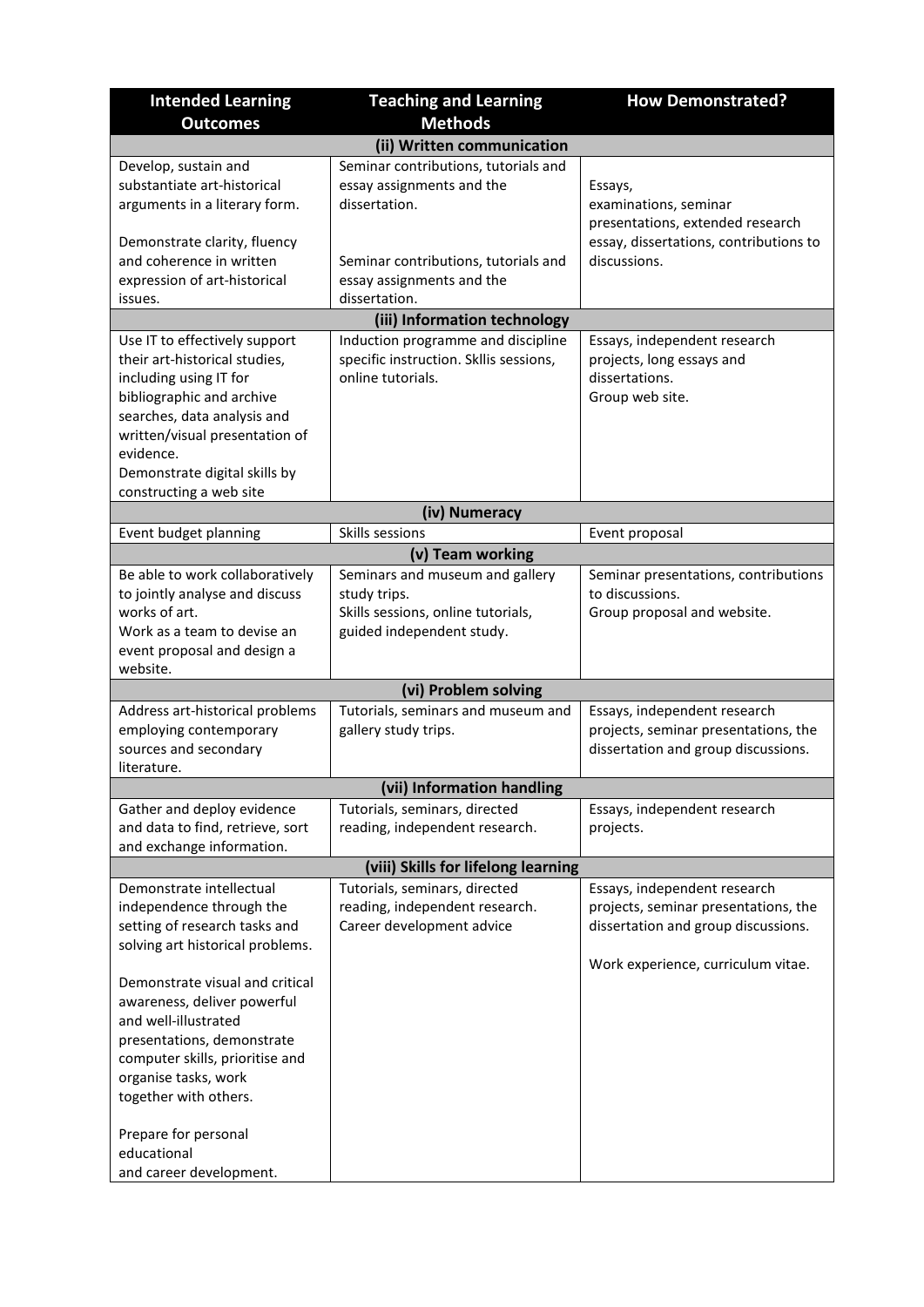## **10. Progression points:**

In accordance with [Senate Regulation 5: Regulations governing undergraduate programmes of study,](https://www2.le.ac.uk/offices/sas2/regulations/documents/senatereg5-undergraduates) in cases where a student has failed to meet a requirement to progress he or she will be required to withdraw from the course.

For students on the Year Aboard programme in order to proceed to the fourth year of the course students must pass their year abroad. The year abroad does not otherwise count towards the final classification of the degree.

Students on the four-year variant of this degree programme must have no more than 30 credits of year two modules outstanding before entering their final year. A student who does not achieve the threshold level will normally be required to transfer to the three-year variant of this programme, but will be considered by a progression board on a case-by-case basis prior to entering the final year of their studies.

# **11. Scheme of Assessment**

This programme follows the University's regulations governing undergraduate programmes: <http://www2.le.ac.uk/offices/sas2/regulations/documents/senatereg5-undergraduates.pdf>

- **12. Special Features (as defined in the University's [Regulations governing undergraduate](http://www2.le.ac.uk/offices/sas2/regulations/documents/senatereg5-undergraduates.pdf)  [programmes of study\)](http://www2.le.ac.uk/offices/sas2/regulations/documents/senatereg5-undergraduates.pdf).**
- Opportunities to learn and understand the history of art in a research environment.
- Guided study trip to Rome, Siena and Florence in the second year.
- The possibility, after satisfactory completion of the first year, to transfer to BA History of Art (European Union), a 4 year degree course which entails a year's study at one of our sister departments (e.g. Rome, Pisa, Montpellier, Amsterdam, Bonn and Aarhus).
- Ours is one of the only departments within the UK offering a thorough grounding in object based art history of the sort required for almost all potential non-academic careers to history of art graduates (museums, auction houses, dealers, journalism, publishing).

# **13. Indications of programme quality**

The contributing departments have both been rated 'excellent' in their teaching by the last subjectspecific QAA inspection. In the 2014 REF both departments had 98% of their research judged to be of international excellence or significance. The programme has been consistently praised by external examiners.

## **14. External examiners reports**

The details of the External Examiner(s) for this programme and the most recent External Examiners' reports for this programme can be foun[d here.](https://exampapers.le.ac.uk/xmlui/)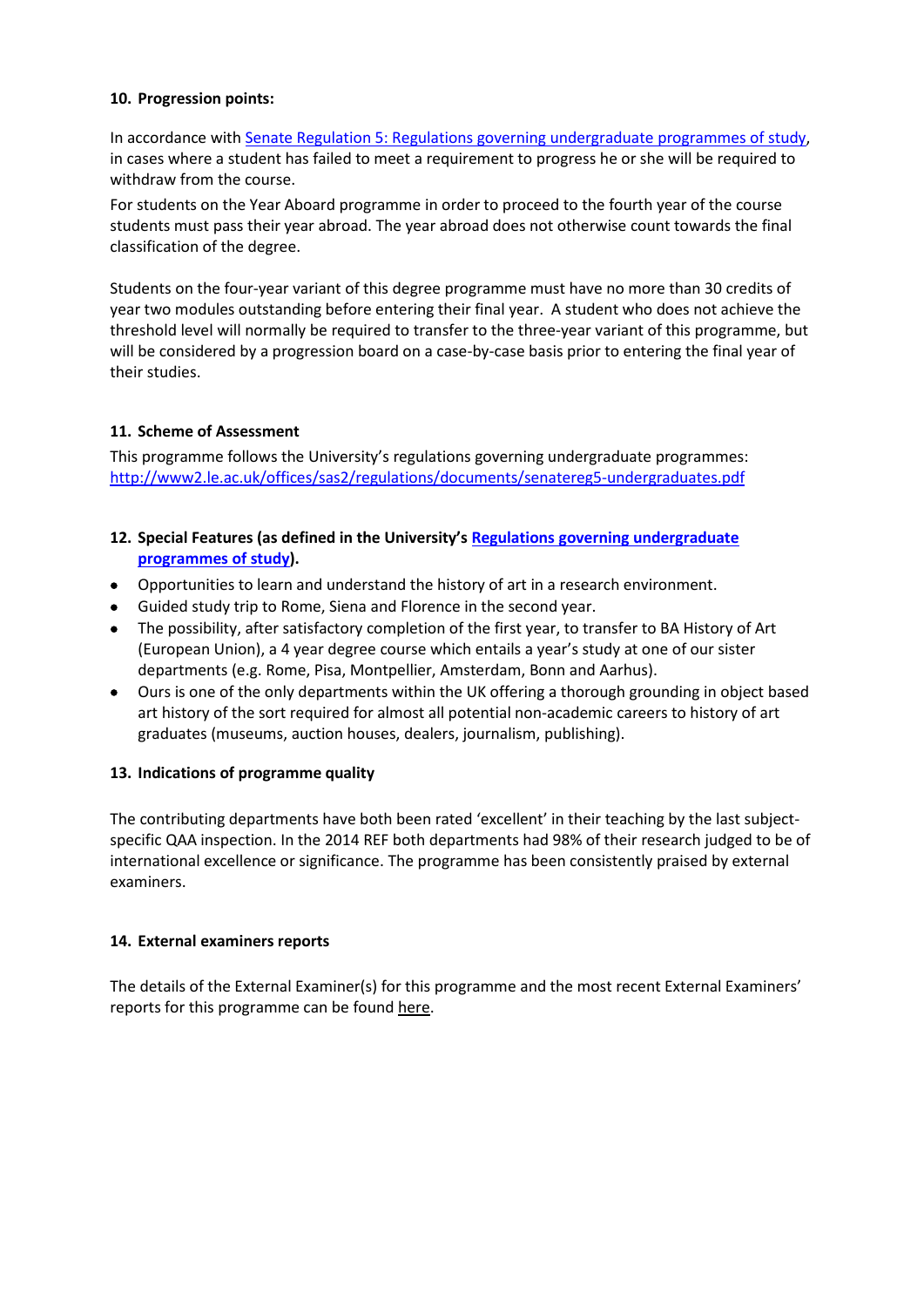| <b>BA HISTORY OF ART</b>   |                                                                      |                |
|----------------------------|----------------------------------------------------------------------|----------------|
| <b>FIRST YEAR MODULES</b>  |                                                                      |                |
|                            | <b>SEMESTER 1</b>                                                    |                |
| <b>Core Modules</b>        |                                                                      | <b>Credits</b> |
| HA1312                     | Introduction to the History of Art I: Antiquity to Baroque           | 30             |
|                            |                                                                      |                |
| HA1320                     | Words and Pictures: Attribution and Connoisseurship                  | 30             |
|                            | <b>Semester</b>                                                      |                |
|                            | <b>Total</b>                                                         | 60             |
|                            | <b>SEMESTER 2</b>                                                    |                |
| <b>Core Modules</b>        |                                                                      | <b>Credits</b> |
| HA1313                     | Introduction to the History of Art II: Enlightenment to Contemporary | 30             |
| HA1315                     | Film and Art: Academic Study and the Workplace                       | 30             |
|                            | <b>Semester</b>                                                      |                |
|                            | <b>Total</b>                                                         | 60             |
|                            |                                                                      |                |
| <b>SECOND YEAR MODULES</b> |                                                                      |                |
|                            | <b>SEMESTER 1</b>                                                    |                |
| <b>Core Modules</b>        |                                                                      |                |
| HA2319                     | Documents of the History of Art                                      | 30             |
| HA2218                     | Modernity and Tradition                                              | 15             |
| HA2435                     | Revivalism and Heritage                                              | 15             |
|                            | <b>Semester</b><br><b>Total</b>                                      | 60             |
|                            |                                                                      |                |
|                            | <b>SEMESTER 2</b>                                                    |                |
| <b>Core Modules</b>        |                                                                      |                |
| HA2307                     | <b>Italy Trip</b>                                                    | 30             |
| HA2210                     | Italian Art and Architecture                                         | 15             |
| HA2222                     | Independent Research Essay                                           | 15             |
|                            | <b>Semester</b>                                                      |                |
|                            | <b>Total</b>                                                         | 60             |

| <b>NOTE: students unable to take the Italy Trip module</b> |  |
|------------------------------------------------------------|--|
| will take any 30 credits from the BA Film Studies          |  |
| option list in sem 2.                                      |  |

#### **THIRD YEAR MODULES**

#### **SEMESTER 1**

| <b>Core Modules</b> |                                                               | <b>Credits</b> |
|---------------------|---------------------------------------------------------------|----------------|
| HA3401              | Dissertation pt. 1 (45 credits in total across two semesters) |                |

### **Optional Modules**

Select modules to the value of 45 credits modules from the following: